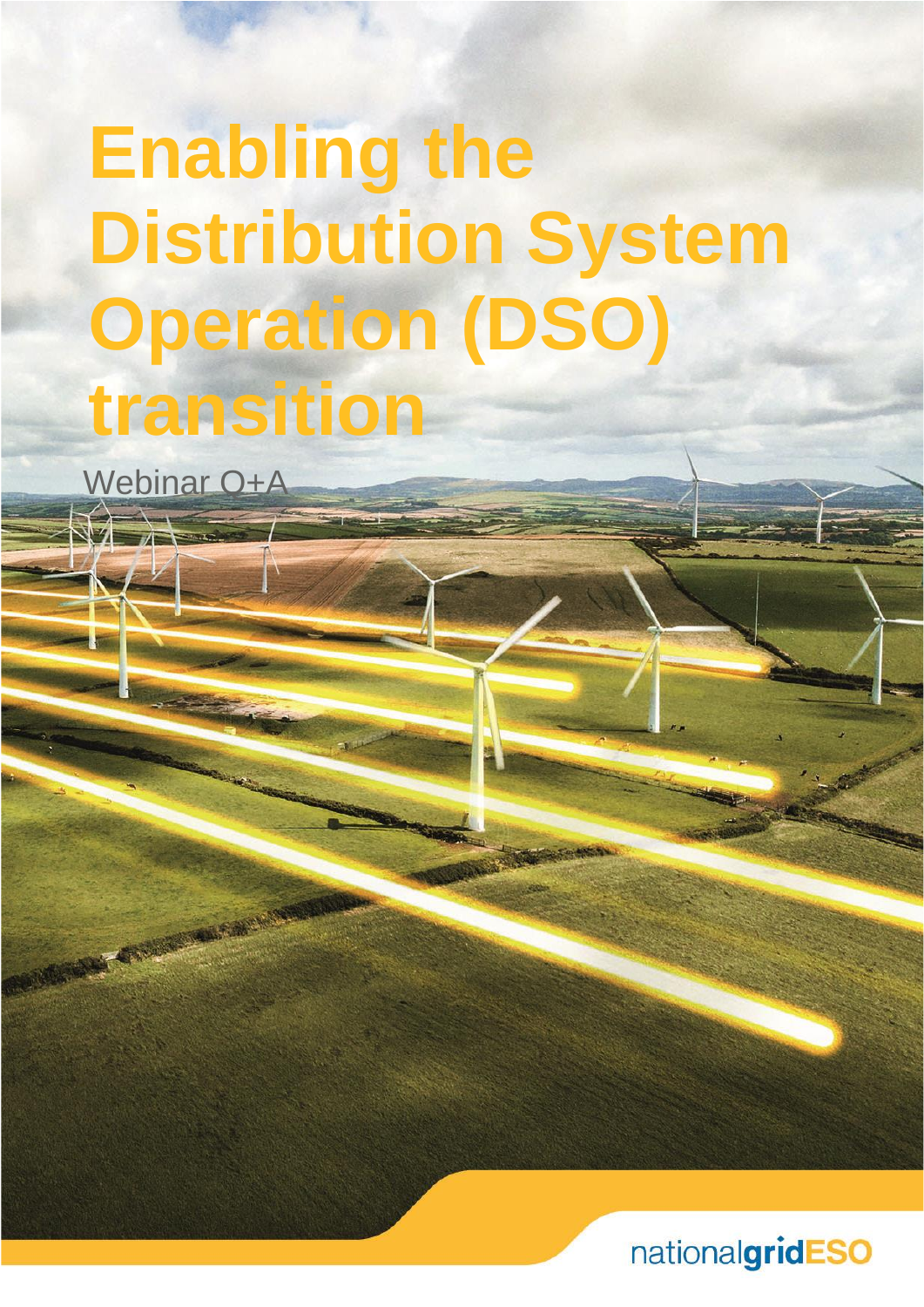### **Webinar Q+A | 6th May 2021**

**Thank you for joining our webinar on 6th May 2021. This document includes all the questions and comments submitted by participants and our responses.**

**On 26th March 2021, DSO transition was also discussed at T***he road to net zero electricity markets launch* **webinar which you can listen to [here.](https://players.brightcove.net/867903724001/9liHKlgsi_default/index.html?videoId=6245374882001)** 

**We've combined all questions and responses in this document as they may be of interest to you.**

**Questions from** *Enabling the DSO transition webinar* **on 6 th May 2021.**

**How can Distribution System Operation be a neutral market facilitator if they are also a market participant - with Project CLASS in STOR for example - as it's a clear conflict of interest?**

#### **How will conflict of interests be solved if you allow DSOs to provide commercial solutions to the ESO, if DSOs also help the ESO assess third party solutions?**

The CLASS technology uses regulated distributed assets to provide balancing services. In 2020, Ofgem consulted on the proposed treatment on CLASS in RIIO-ED2 and we're currently waiting for their next steps.

The Energy Network Association's (ENA) Open Networks Project maintains a *[conflict-of-interest](https://urldefense.com/v3/__https:/www.energynetworks.org/assets/images/ON21-WS3-P2*20CoI*20and*20UC*20Register*20(31*20Mar*2021).zip__;JSUlJSUlJQ!!B3hxM_NYsQ!mhWGvTQulc0oSKzP7dkxLc9G5T7h9rwuiZ5ZAJ2EIruiKUA12WOdMXQ0O1CgZ278cGZjCiwYwvE$) register.* We contribute to this to highlight any gaps or anything we think is missing that can be taken forwards. The ESO and the ENA welcome feedback on this register which is a living document.

#### **How will you manage conflicting requirements between DSO and ESO? For example, ESO bidding down generation in the Balancing Market (BM) but DSO needs it at Grid Supply Point (GSP) level. Who values it more?**

Work on primacy rules will begin in the Open Networks Project in July. The ENA are aiming to develop principles and primacy rules by the end of 2021.

#### **When will it be clear from the ESO side which of the DSO flexibility products are stackable in the same half an hour with the specific ESO products?**

ESO recognise this is an important topic for our customers; to understand what they can and can't stack in adjacent periods and in the same half an hour. As we reform our own balancing services, we want to make sure that stacking is possible, where feasible, across DSO and ESO products.

As we build on our Market's [Roadmap,](https://www.nationalgrideso.com/document/188666/download) we'll aim to share more information on which products can stack with other ones.

#### **Why are you restricting T connected assets selling services to DSOs but allowing D connected to sell services to the ESO (as well as DSO)?**

We're not aware of this particular issue and would welcome further context from any affected stakeholder to allow further investigation. Please contact; box.WholeElectricitySystem@nationalgrideso.com.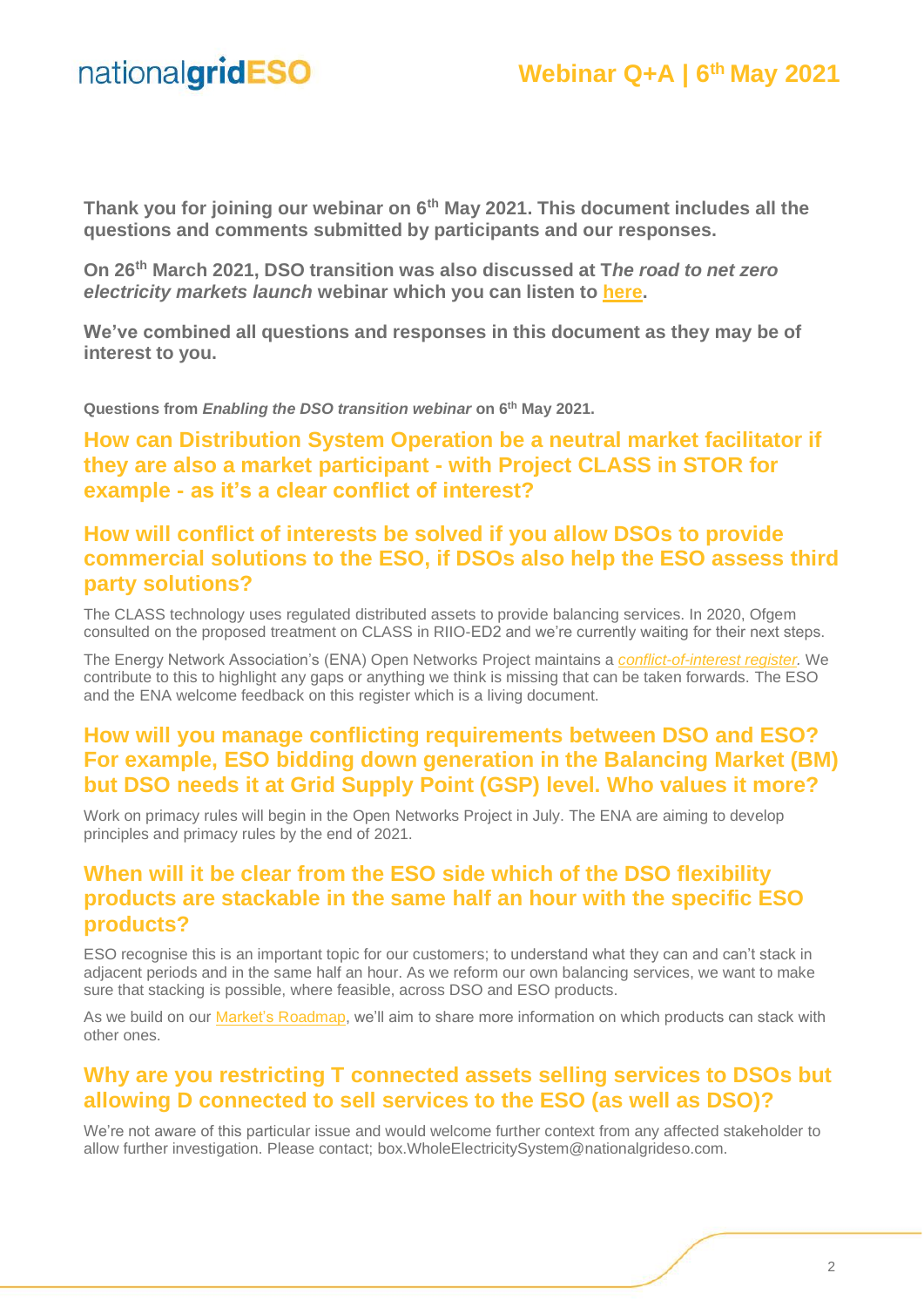#### **How will you recognise that although flexibility is important, that building infrastructure is equally valid for efficient long-term energy networks?**

Flexibility has a big role to play now and, in the future, to help deliver the DSO transition, but there may be circumstances where infrastructure investment may be the more efficient option.

#### **Asset Network Management (ANM) stops distributed energy resources (DERs) participating in ESO services. How is ESO's DSO transition vision addressing this issue?**

ANM is a tool used on distribution networks to manage overloads on their systems. Some DERs have flexible connections which means during periods of high loads on those networks, their output could be restricted by an ANM system. Some ESO services require a level of certainty on their provision which becomes more challenging for such connections. The ESO recognises this is an issue and are working with the ENA through the Open Networks project to facilitate market access for flexible connections. This work is initially focused on the distribution level.

In the ESO DSO transition 2025 vision, this fits in two main areas:

- Service provision ensuring the contractual arrangements facilitate appropriate provision on ANM connections.
- Operational liaisons DNOs exchanging information with ESO to understand who is connected in the ANM zone, who is active in areas etc.
- Each product's terms & conditions need to be the same across all DSOs and the ESO. This will minimise costs and maximise market to get the lowest cost for the consumer.

We agree that technical and contractual specifications should be harmonised as much as possible across DSO and ESO system services markets. We will be working closely with the ENA and DSOs through the Open Networks forum to achieve this. Work is already underway within Open Networks to standardise and align contracting approaches for system services between the ESO and DSOs. We have and will continue to support this piece of work; sharing our experience in this area and learning from the DSO experiences in their emerging flex markets to deliver value for the end consumer.

#### **Will DSO owned assets operating in the market, such as STOR, be paying network charges as well to ensure a level playing field?**

Network charges (Use of System charges) are paid for by system users. These charging methodologies are codified and subject to open governance arrangements meaning parties can propose a change to the methodology.

#### **How is this work going to feed into the BEIS Energy Codes Review on system governance?**

Our DSO transition approach was developed with full awareness of the ongoing Energy Codes Review (ECR) being undertaken by BEIS. At this point we don't know the outcome or timing of the review and what it will mean for the industry codes and frameworks. But one of the elements that has been discussed is the potential rationalisation and consolidation of the codes.

One of the ambitions set out in our RIIO-T2 plan is the digitalisation of a whole system technical code. Including this in our DSO transition approach and vision too helps us to consider how the completion of this project could support better whole systems outcomes across the electricity system in Great Britain. It also joins the dots between our RIIO-2 plans and the DSO transition. Clearly there is more overlap in this deliverable with the potential consolidation element of the Energy Codes Review.

We also mention the potential need for more formalised DSO-ESO ways of working within our DSO transition approach. This could be achieved through several different routes including: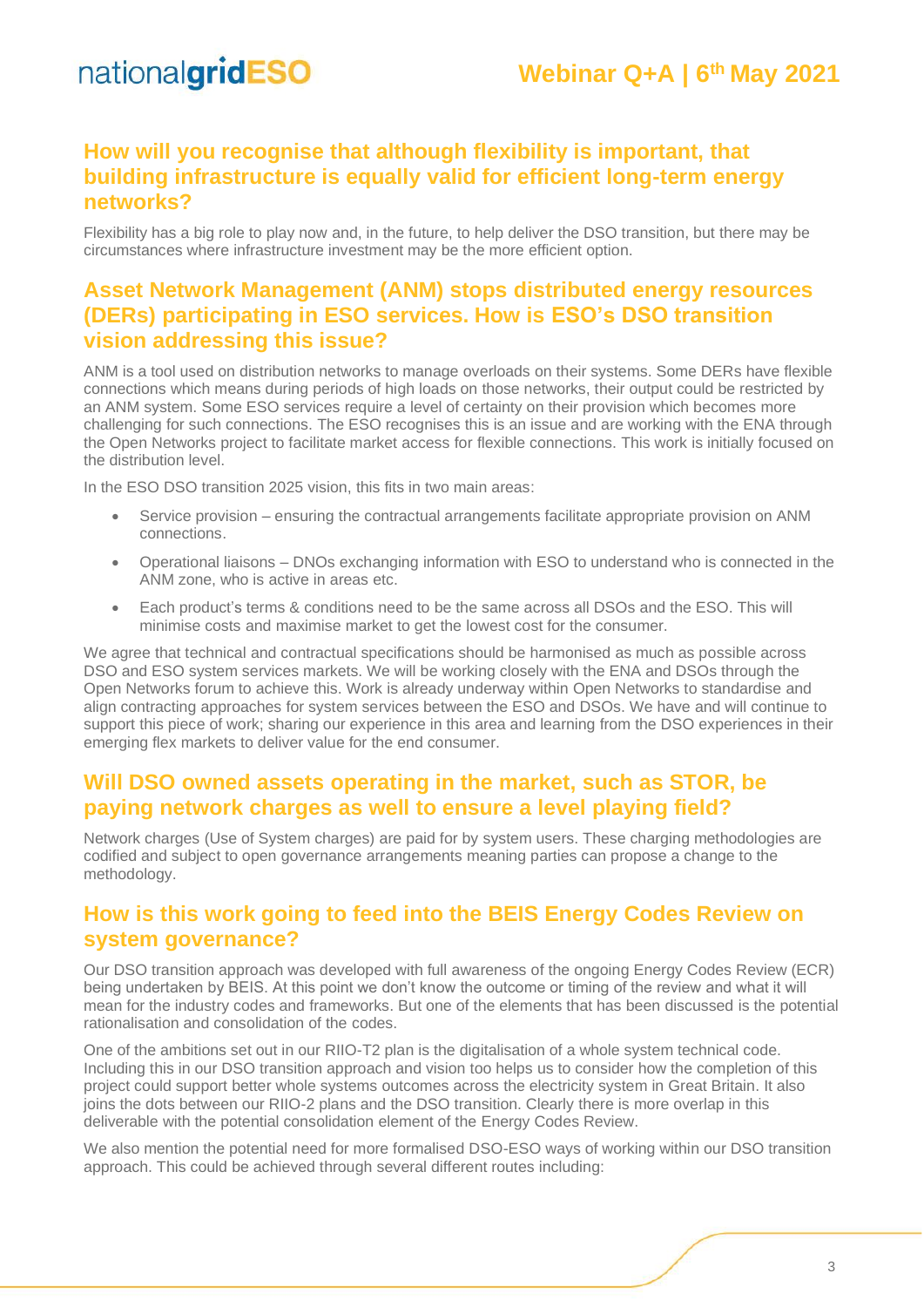- additions to existing codes whether via the CUSC and Grid Code (of which both ESO and the DSOs are parties to)
- a reworked STC
- through an entirely new DSO-ESO code or framework.

We are keen to hear views from industry on the merits and drawbacks of formalised DSO-ESO ways of working, and any preferences on routes to achieve this as we continue to develop our plans in this area. The Energy Codes Review will, in time, help us to plan our next steps in this area which will ensure we are aligned with BEIS' recommendations. We will review all our plans to check for alignment when the recommendations from the ECR are published.

#### **Julian Leslie said "data Openness & transparency for all" in the presentation - this is welcomed. Please tell that to your ESO colleagues who argued against this with Grid Code mods 109 /133.**

Grid Code modifications GC0109 and GC0133 were both proposed by SSE Generation and require the ESO to share various additional system information based on transparency. The ESO has worked with stakeholders to develop the modifications, particularly to establish the scope (for GC0109) and value of sharing this information. While the ESO entirely supports the principle of transparency and has put various initiatives to improve this in place, any additional requirements that need to be fulfilled by the ESO's control room ultimately add to the costs that will be borne by consumers.

Both modifications are nearing completion and will be submitted to Ofgem for decisions.

#### **Will we see the high level of automation required to engage the large numbers of DER assets engaged through the DSO?**

Through the likes of programmes such as the Regional Development Programmes, we are developing the processes, tools and systems to enable better coordination and management of multiple, decentralised energy resources, whilst also working towards the development of enhanced automation across various areas, where possible.

#### **Closely aligned TNUoS and DUOS methodologies - this won't be the case if distributed generation is forced to pay both TNUos and DUOS because of access to SCR.**

We can look to further align the principles behind TNUoS and DUoS methodologies to provide more consistency in charging approaches. This could then make the charges simpler for stakeholders to understand, if they pay one or more element of the charges.

#### **What is the earliest we could have clarity over DSO/ESO revenue stacking and operation? I think we need clarity before 2025.**

We recognise that clarity over revenue stacking and operation is a key requirement for many stakeholders and will take this feedback into account as we develop the works, we need to do to support the DSO transition.

#### **What products or workstreams are underway to better reflect the locational value of DERs?**

Each of the DNOs is developing its own range of flexibility services under the standardised ENA services. The ESO is looking for a range of services for different transmission system needs and welcome options from DER where applicable.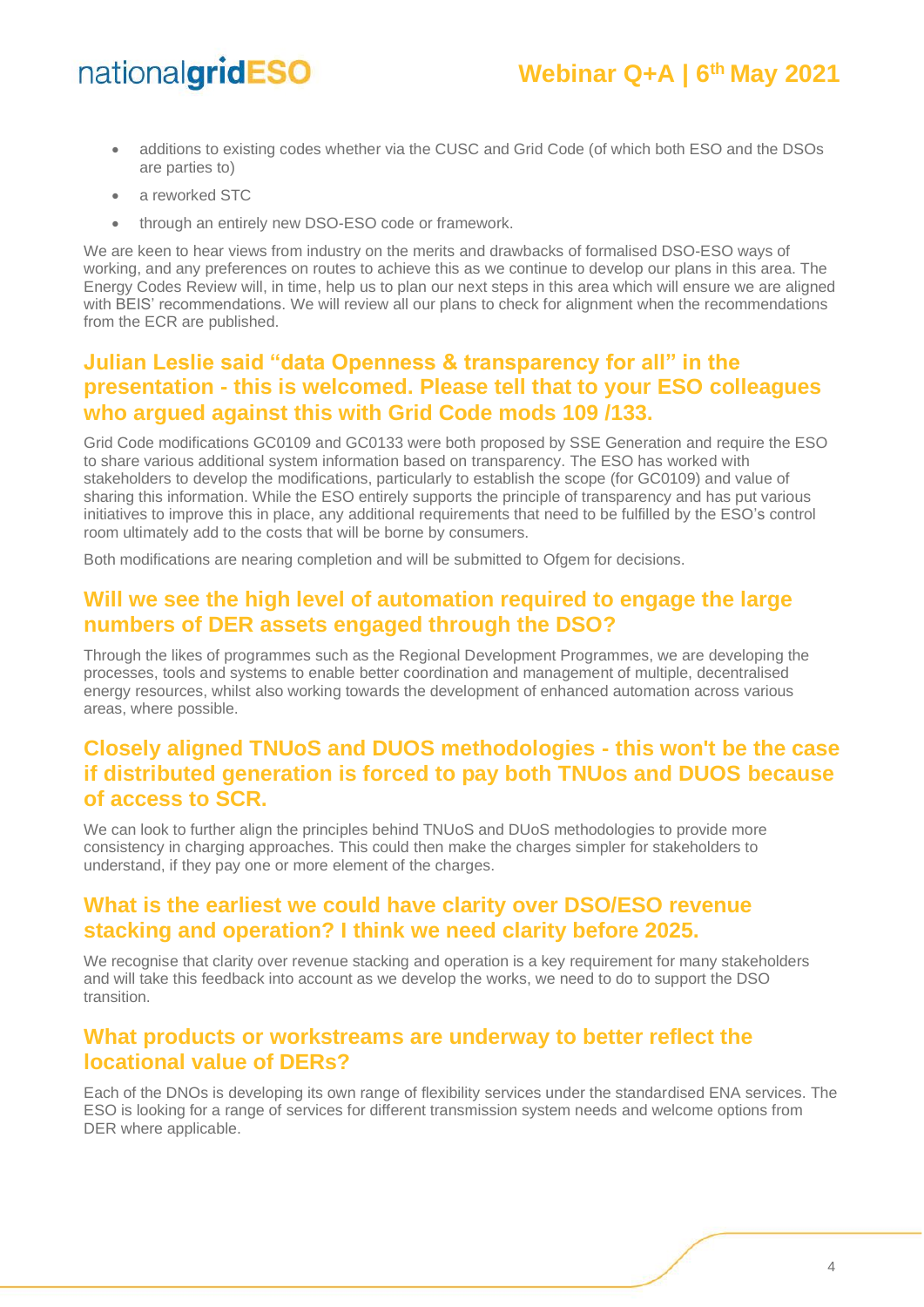#### **Rebuild the Gena and Demand matching process from 'bottom up' by submission and instruction.**

We'd like to invite the participant who submitted this comment to get in touch so we can better understand this suggestion: [box.WholeElectricitySystem@nationalgrideso.com.](mailto:box.WholeElectricitySystem@nationalgrideso.com) Thank you.

**Questions from T***he road to net zero electricity markets launch webinar on* **26th March 2021.**

#### **Rebuild the distributed systems relies on grid for back-up during extreme conditions. What's on the grid providing the back-up? "Distributed" isn't the solution to all.**

We agree that future operability needs will come from a range of solutions. Our pathfinder projects are looking at facilitating solutions from different providers for system needs such as voltage and stability.

#### **How does the purchase of Western Power Distribution (WPD) fit with 'not wanting to be a DSO?'**

Since 2019 the ESO has been operating as a legally separate organisation within the National Grid (NG) group. We have strict business separation requirements between ourselves and other entities within the group and work closely with Ofgem to ensure there are no conflicts of interest. Given the news of the proposed acquisition of WPD by the NG group we will continue to work closely with the regulator to ensure there are no conflicts of interest.

The DSO Markets session and DSO transition approach represent the views of the ESO only and do not necessarily reflect the views of other entities within the NG group.

#### **Do ISOs in other markets also act as DSOs? There might be benefits of having a single entity acting at all voltages.**

We are keen to learn from international peers as we support the DNOs to build their capability as DSOs. Whilst we recognise that there could be benefits of a single entity acting as the system operator over all voltage levels of the network there could also be missed opportunities.

We believe that the development of DSO capabilities will support the ESO in enhancing its own system operation offerings providing new case studies and fresh perspectives to build on across our operations, network and market development functions. We don't believe that having separate entities as TSO and DSO precludes excellent communication and coordination to successfully deliver a whole system approach to system operation.

#### **For a session on DSO, why is the consumer given the last slot to speak? The first speaker tells us what the consumer wants from a DSO. How do they know?**

Throughout our work on developing the DSO approach we have sought feedback from both DSOs and service providers and will continue to do this in the future. We are currently consulting on our DSO approach and would love to hear your views! The consultation is open until the 21st May 2021 – please send your thoughts to box.WholeElectricitySystem@nationalgrideso.com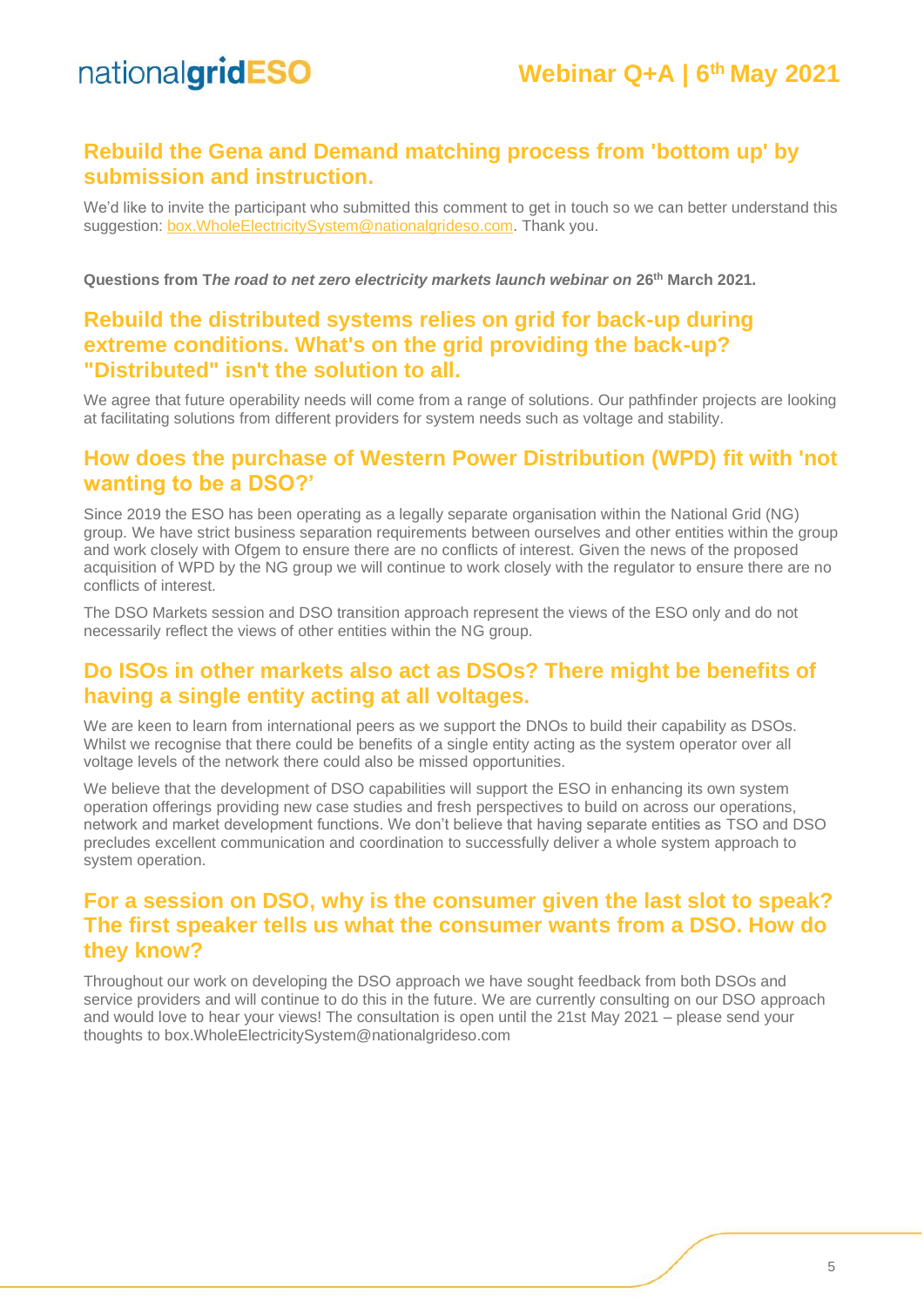#### **Should the distribution (D) markets be separate from the already established transmission (T) markets? If so, contracts and products should be the same to enable the move to one system.**

Work has already been undertaken to help align existing DSO flexibility services. More work is planned through Open Networks in 2021 which will look at opportunities for synergies wherever possible between T and D-based services.

#### **Have a single service procurement tool - Project TERRE and Project MARI shows it works - having seven different tools are the worst outcome for customers.**

We will be developing a single market platform (SMP) for ESO services over the next few years. The project team are keen to ensure that this platform builds in interoperability with other procurement systems. Standardisation is key here, as referenced in some of the other presentations. There will be work initiated in this area through Open Networks.

We've said we want SMP to have interoperability with other systems, recognising that this is a rapidly evolving area.

#### **Do ESO and the DSOs agree on what should be the future coordinated market organization (e.g. who will procure resources, who will send dispatch instructions)?**

Our expectations are that ESO will procure system services to meet Transmission system needs and that DSOs will procure system services to meet Distribution system needs. We expect that there will be a direct contractual relationship between the relevant procuring party and successful service provider/s.

The ESO and DSO operational teams will then coordinate based on forecasts and system conditions in real time to instruct contracted service providers. Naturally, there are many system needs that are not confined to one voltage level or another and outcomes in one market will affect others. The exact nature of service market organisation between the ESO and DSOs is still in development.

The finalised ways of working between the TSO and DSO will need to be coordinated and aligned to deliver a whole system approach that provides maximum value for end consumers. We will be actively involved in discussions with DSOs and industry via the ENA's Open Network's project to help develop ways of working between ESO and DSO procurement and dispatch of system services. The continued progression of the Regional Development Programmes (RDPs) will also support learning in this area.

#### **Are you concerned that prices in locational DSO markets will become detached from the GB-wide wholesale market prices?**

Existing locational DSO markets are procuring system/grid services active power products to support the management of distribution constraints. These products have different timings and specifications to the energy only GB-wide wholesale market and so we would expect that different price drivers exist in these different markets.

Some DSO services are currently scheduled for delivery ahead of time on the Thursday prior to the week of delivery. This knowledge will allow asset owners to weigh up their options when deciding how best to commercially optimise their asset closer to real time. Prices in these markets will be important to signal areas of scarcity to industry and so we would expect divergence in prices between the different markets to incentivise greater participation in markets of greater need.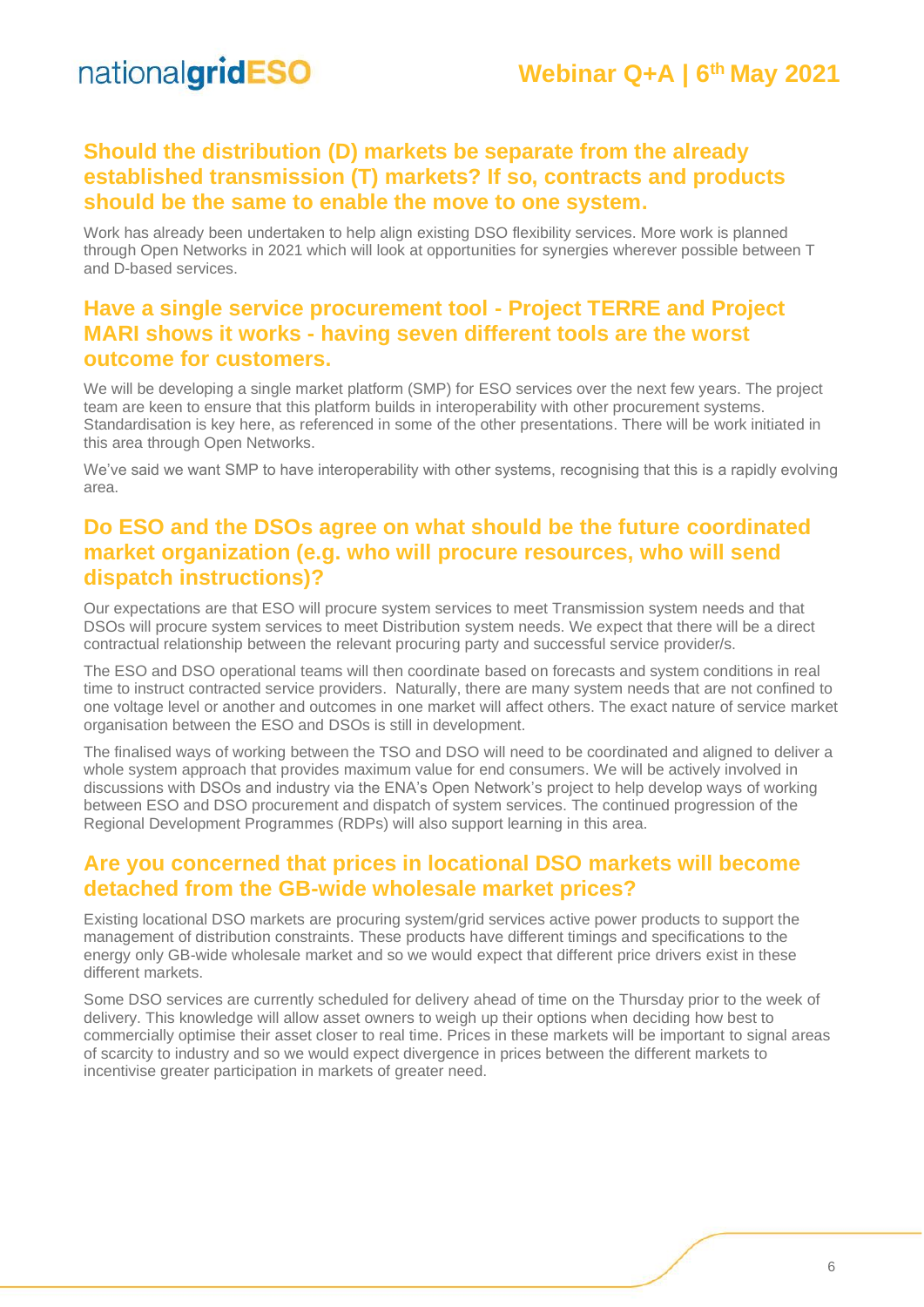#### **How do you differentiate between ESO solving ESO's problems and DSOs solving their problems? Listening to presentations I am concerned the lines are blurred.**

This is a key outcome of a product within the ENA – Open Networks work plan throughout 2021. We recognise the need for much closer working between the DSOs and ESO in both planning and operational timescales to undertake whole system management at lowest cost to consumers. The derivation of primacy rules under different scenarios will be key to understanding more around how this works. In addition, there are also several innovation projects, such as WPD's EFFS and SSEN's Transition, providing additional input and learning in this area.

#### **What evidence is there internationally that a separate "independent" System Operator is best practice? Most markets referenced are much higher fossil fuelled than the UK.**

Ofgem have produced a review of system operation which can be found here which includes a recommendation on the appropriate governance model for the ESO.

The preferred governance models for the GB system operators (both ESO and DSO) are for Ofgem and BEIS to determine.

#### **Do you envisage a settlement process for each market or one combined settlement as now?**

The ESO currently settles and pays service providers who provide services to the ESO through our formal ancillary service markets such as but not limited to FFR tenders, DC auctions ORPS utilisation and black start contracts. Bids and offers made via the Balancing Mechanism to support real-time system operation are settled and paid for via ELEXON.

DSOs are currently settling for their flexibility services themselves. As these markets mature there will need to be increased data flows between their organisations and ELEXON to provide flex providers in DSO markets with the same opportunities as those participating in ESO markets such as ABSVD of utilised volumes. In the future there may be a synergised approach to settlement across the different DSO organisations.

#### **How can embedded BMUs provide short notice DSO flexibility services within the constraints of the Balancing Market (BM)?**

Providers can currently alter their BM parameters up to gate closure and this is a means of indicating to the ESO that they are not able to provide services via the Balancing Mechanism, if looking to do so via a DSO flexibility service.

#### **Your own technical work proved distributed assets can't re-start adjacent or higher-voltage grid sections and load, so why are you spending millions on it?**

Distributed ReStart has designed engineering solutions to overcome technical challenges, including ability to restart higher voltage networks. We will be conducting live trials on 3 case studies on the SPEN network this summer, including using renewable generation as black start & supporting services to extend restoration up to transmission voltage. Results will be published on the DR webpage in the coming months.

#### **As a generator supplying services to the system, e.g. Frequency Response, how can I only supply it to either the DSO or the ESO? How can this service be sold "in 2 markets"?**

We will be developing a single market platform (SMP) for ESO services over the next few years. The project team are keen to ensure that this platform builds in interoperability with other procurement systems.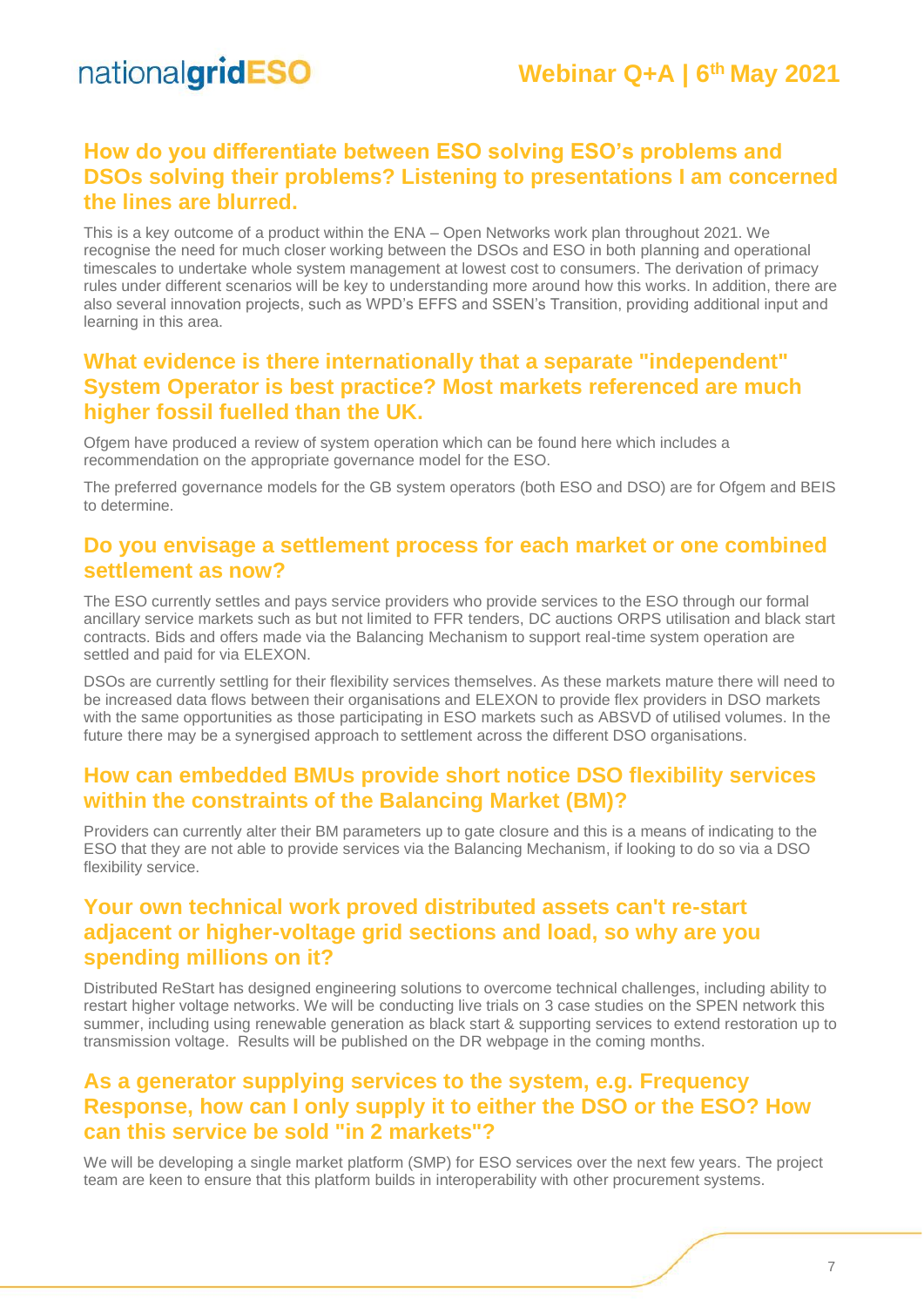## **Webinar Q+A | 6th May 2021**

Standardisation is key here, as referenced in some of the other presentations. There will be work initiated in this area through Open Networks. We've said we want SMP to have interoperability with other systems, recognising that this is a rapidly evolving area.

#### **ESO mentioned working with UK Power Networks on them providing intertrip to ESO. Can ESO please explain how this is done in compliance with CUSC?**

We have recently delivered the N-3 intertrip capability with UKPN to fulfil specific conditions defined in Bilateral Connection Agreements with UKPN. This intertrip is required to ensure regional demand security compliance in line with the SQSS across wide areas of the network and is only armed when certain transmission system outage conditions are met.

#### **NGET -> NGESO -> ISO. Should we take the same route in distribution, separating distribution owner from system operator?**

Distribution Network Operators are very different organisations to an integrated Transmission System Operator. As a result, there is limited precedence in considering the legal separation of the ESO. This is ultimately a matter for policy makers such as BEIS and Ofgem.

#### **The Regional Development Programmes (RDPs) seem to involve a lot of command and control of distribution nergy resources (DERs) by ESO and DNO but this could put off participation. How does this work for aggregated response?**

We're keen to get stakeholders more actively involved in Regional Development Programme market development and will be initiating engagement shortly. We want RDPs opportunities to be accessible to all potential providers, included aggregated units, recognising that they are for a specific regional need.

#### **We have done 4DHeat type approach over 30 years ago with Total Heating Total Control product for consumers. This is not a new idea.**

We recognise that there have been previous schemes considering time staggering of domestic heating demand.

#### **Will 4D Heat and the Total Heating Total Control project be superseded by heat pumps which reduce elec demand by 4/5 and also displace it in time, largely to daytime?**

The 4D Heat and Total products used off gas-grid sites in the north of Scotland to "soak up" excess renewable generation and support management of network constraints. The project outcomes were positive, showing that the electrically heated sites could absorb some excess generation however the amount required to avoid network constraints was significantly greater than the potential to increase demand via this method.

Heat pumps are typically more efficient than older electric storage heaters (which were typical of the sites studied in the north of Scotland) and therefore would likely be less effective in soaking up excess generation. Heat pumps are also typically sources of electricity demand during the hours when home heating is required which can be during the day whereas the older electric storage heaters would typically be sources of electricity demand overnight.

This displacement as mentioned in the question may also affect the effectiveness of heat solutions to manage network constraints. Nonetheless, we expect that the transition to zero-carbon sources of heat will provide new assets for both DSO and ESO markets. We will work closely with companies operating in this space to maximise the system support we can access from the heating transition and deliver value to the end consumer.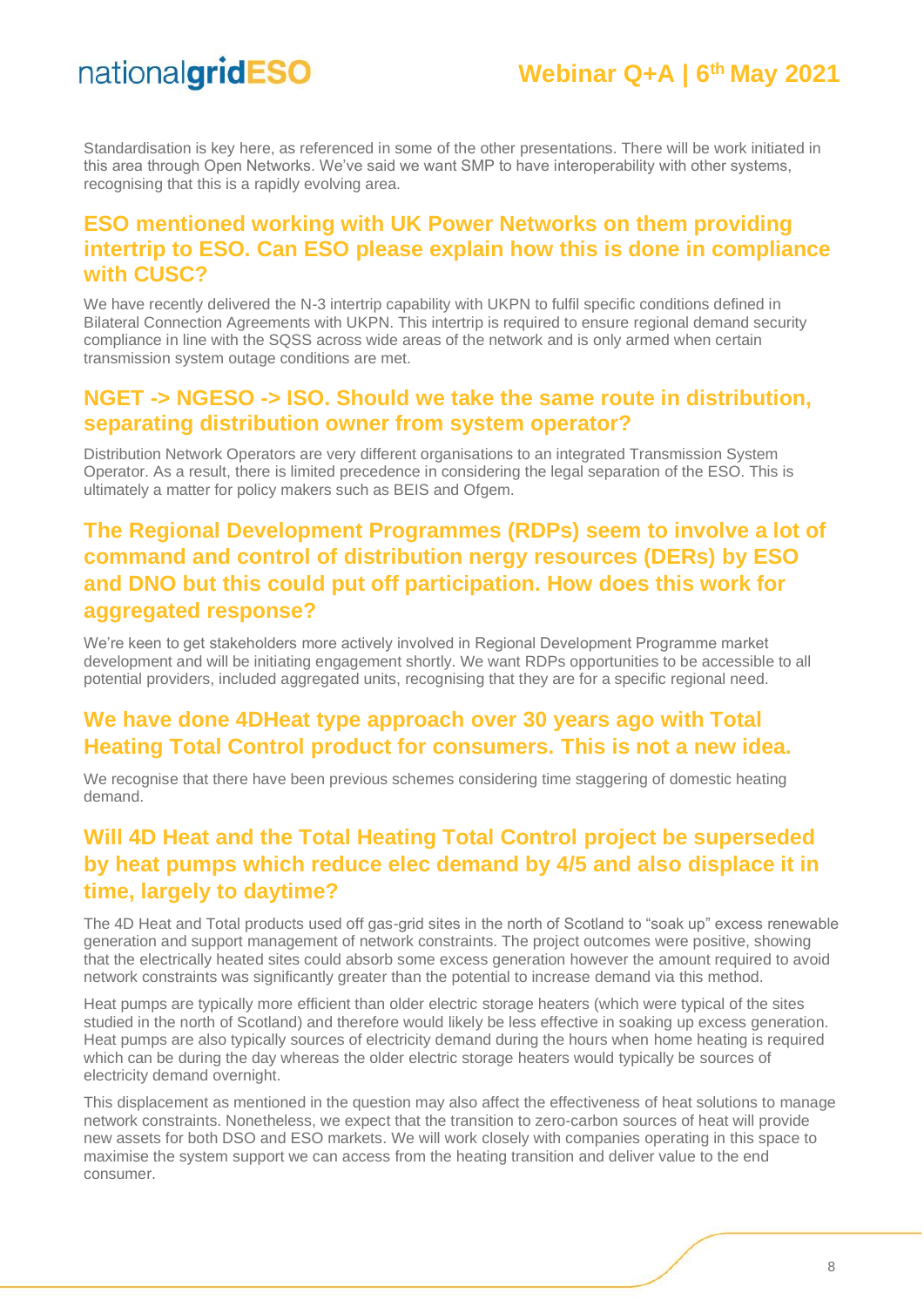#### **As the DSO flex-market is evolving now it would be beneficial to agree the Primacy rules and revenue stacking principles now rather than by 2025. Is it possible?**

We are aware that primacy and service stacking principles are a key topic in the development of DSO markets. We are working closely within the Open Networks forum to explore this topic in more detail.

In parallel we will be looking to work with DNOs to develop a test-bed to implement these rules in areas of particular need, such as through the Regional Development Programmes.

#### **If services are going to be more location specific, why would this need assets to be aggregated on a wider location basis? Doesn't this suggest the opposite?**

Some system services such as voltage control and thermal constraint management are very location specific and therefore aggregation over a wide area would not be appropriate to deliver value from the service. For other services, most notably frequency response, reserve and inertia aggregation over larger areas should be more feasible as these products act nationwide.

#### **(Comment ) Let's agree on, and stick to metering/performance monitoring standards across all markets!**

We agree that common standards for system services across ESO and DSO markets should be the goal where possible and look forward to working with industry to identify and implement these common specifications.

#### **How can ESO/DSOs co-ordinate to make it much clearer for end users what opportunities there are, how they can be stacked, and what the requirements are?**

Please see our response above (to this question: As the DSO flex-market is evolving now, it would be beneficial to agree the Primary rules and revenue staking principles now rather than by 2025. Is it possible?)

#### **The focus has been on forecasting and flex thus far. How is energy efficiency to fit in to the ESO/DSO strategies?**

Energy efficiency is an important piece of the puzzle to achieve net-zero emissions for GB's economy. The development of increased efficiency in appliances and other demand sources is driven by government regulations and industry standards alongside innovation from product manufacturers. Our role as the TSO is focussed on forecasting system requirements and developing suites of system services which enable efficient, fair and transparent whole system management. We will continue to work very closely with the DSOs to deliver whole system outcomes.

However, we don't expect to be leading any initiatives in energy efficiency for demand users in the future. We, and our DSO counterparts, will provide our full support to BEIS if they require it for any energy efficiency projects in the future.

#### **How do you manage data transparency issues with some DSOs having flexibility service providers in the same company (even with unbundling properly applied)?**

DSO ownership and parent company status is a matter for Ofgem. Within the ESO we are working hard to continuously improve our data transparency and follow principles of complete data openness wherever possible. Data transparency is also likely to be an important goal for the DSOs and is high on our regulator,